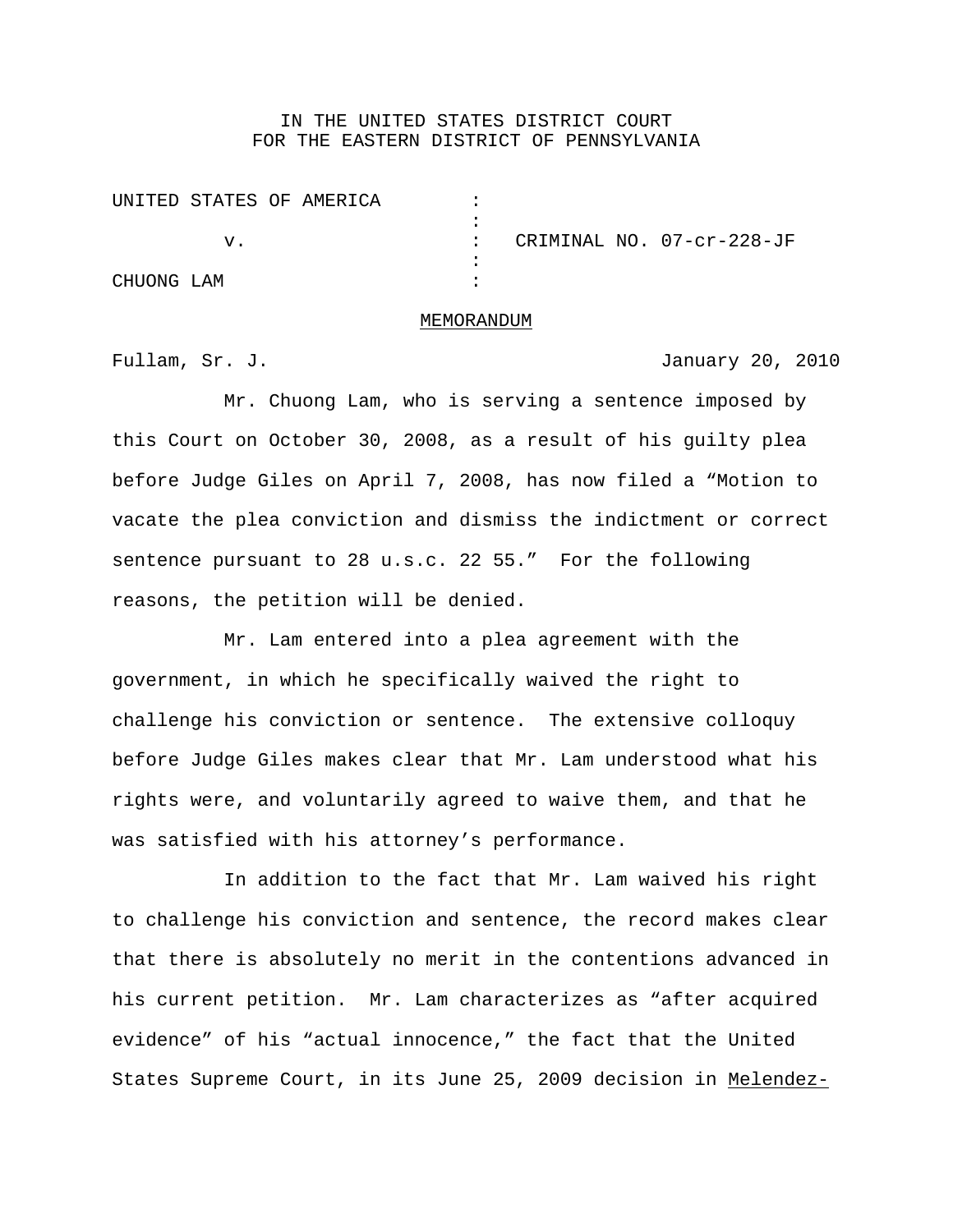Diaz v. Massachusetts, has held that reports of chemical analyses are "testimonial," hence, in a criminal case, the defendant has a right to confront the technicians who performed the chemical analysis. The fallacy in this reasoning is obvious. It is true that, if petitioner had stood trial, the government would have found it necessary to present the live testimony of the technicians who performed the chemical analysis, in order to prove that the substance was indeed "Ecstasy." But petitioner entered a plea of guilty, and expressly admitted that the substance was indeed Ecstasy.

Since the petitioner validly waived his right to challenge his conviction and sentence, and since there is plainly no merit whatever in the grounds asserted in the petition, his petition will be denied.

An Order follows.

BY THE COURT:

/s/ John P. Fullam John P. Fullam, Sr. J.